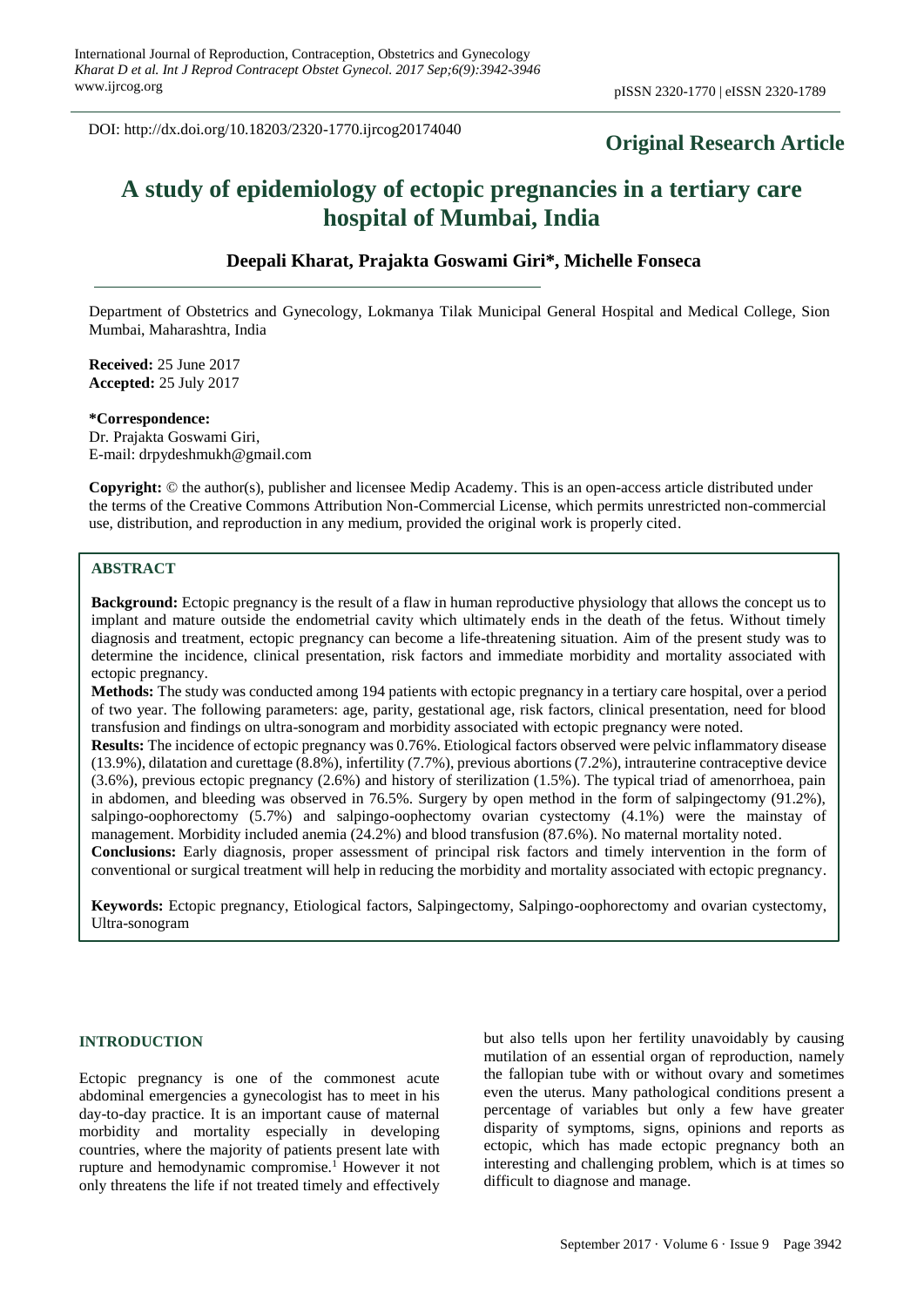There are a few documented cases of viable pregnancy outside the uterus and tubes but, as a general rule, only an intrauterine pregnancy is viable. 95% of ectopic pregnancies occur in fallopian tubes, majority occur in the ampullary or isthmic portions of the fallopian tubes.<sup>2</sup> About 2-3% occurs as interstitial ectopic pregnancies (arising in the part of the tube which goes through the endometrial cavity). Other sites are cervical, fimbrial, ovarian and peritoneal sites, as well as previous caesarean section scars. An ectopic pregnancy may also co-exist with intrauterine pregnancy, this is called heterotopic pregnancy. It is a rare event, occurring in 1 in 30,000 pregnancies.<sup>3</sup>

Ruptured ectopic pregnancy is the leading cause of maternal mortality in the first trimester and accounts for 10-15% of all maternal deaths. <sup>4</sup> The early diagnosis and treatment of this condition over the past two decades have allowed a definitive medical management of unruptured ectopic pregnancy even before there were clinical symptoms in these high risk women.<sup>5,6</sup> The reason for increasing incidence has not been fully elucidated, but the possible contribution of pelvic inflammatory disease (PID), ovulation inducing drugs, previous abdominalpelvic surgeries and intra-uterine contraceptive device use has been cited as contributing factors.<sup>7</sup> The diagnosis of ectopic pregnancy has become more frequent during the last decades, but the incidence of ectopic pregnancy rupture has declined. This declined is due to quantitative human chorionic gonadotropin measurements, minimally invasive surgeries, and transvaginal ultrasonography  $(USA)^8$  Early diagnosis reduces the risk of tubal rupture and allows more conservative medical treatments to be employed.<sup>9</sup>

The present study was undertaken to provide a better understanding of ectopic gestation, its clinical presentation, and various risk factors associated with ectopic pregnancy.

## **METHODS**

The current study was conducted in the Department of Obstetrics and Gynecology at Tertiary Care Hospital, Mumbai, (M.S.) for a period of 2 years after obtaining clearance from the Hospital Ethical Committee. Total 194 cases of ectopic pregnancy were diagnosed and recruited for the study after taking their consent for participation. All intrauterine pregnancies were excluded from the study. A detailed history and history suggestive of risk factors for ectopic pregnancy, menstrual and obstetric history were taken. General, systemic, abdominal, vaginal and perrectal examination was done. Data were recorded on pretested proforma. Information regarding the total number of deliveries in the study period, details of demographic characteristics, clinical symptoms and signs, diagnostic tools used, treatment, risk factors, site of ectopic pregnancy, genital infections, line of management as well as associated morbidity and mortality were obtained. All the surgical procedures were performed under spinal/general anesthesia. As majority of the patients had ruptured tubal gestation, a decision for removal of the tube i.e., unilateral salpingectomy was done by open laparotomy. Salpingectomy was combined with contralateral tubectomy in patients who did not wish to conceive. In cases with obvious pathological findings on the opposite side, the diseased adnexa were removed. Patients were followed up in the postoperative period with special attention to the development of fever abdominal pain, distension of the abdomen and wound sepsis. Patients were discharged with an advice to come for follow up after a week.

## *Statistical analysis*

All the statistical operations were done through SPSS for Windows, Version 10.0. Contingency coefficient analysis (Cross tabs Procedure) and Chi-Square Test were used for statistical analysis.

# **RESULTS**

Total numbers of deliveries during the study period were 25280 and we had 194 cases of ectopic pregnancy giving an incidence of 1:130 pregnancies. Among the 194 cases, 143 cases were ruptured ectopic and 51 are unruptured. Maximum incidence of tubal gestation occurred between the age group 26-30 years (62.9%). 17.5% were primigravida whereas multiparas were 82.5%. Most of the patients (88.1%) cases were belonging to low socioeconomic status.

#### **Table 1: Risk factors among ectopic pregnancy.**

| <b>Risk factors</b>             | <b>No. of cases</b> | $\frac{0}{0}$ |
|---------------------------------|---------------------|---------------|
| No risk factor                  | 102                 | 52.6          |
| Pelvic inflammatory disease     | 27                  | 13.9          |
| Dilatation and curettage        | 17                  | 8.8           |
| Infertility                     | 15                  | 7.7           |
| Previous abortions              | 14                  | 7.2           |
| IUCD (Cu 380 A)                 | 7                   | 3.6           |
| Previous ectopic<br>pregnancies | 5                   | 2.6           |
| History of sterilization        | 3                   | 1.5           |
| Oral contraceptives             | 3                   | 1.5           |
| Appendicectomy                  | 1                   | 0.5           |
| Total                           | 194                 | 100           |

Chi-square=62.471; P<0.000 (HS)

There were no risk factors identified in 52.6% of the cases. Infertility of more than 4 years was seen in 15 cases. 8.8% of the patients had undergone procedures such as dilatation and curettage previously. 1.5% and 3.6% of the cases used contraceptives in the form of oral contraceptive pills or IUCD respectively.

Twenty seven patients gave a history of pelvic inflammatory disease. Surgical procedures seen were appendicectomy in one patient and five patients had been operated previously for ectopic gestation (Table 1).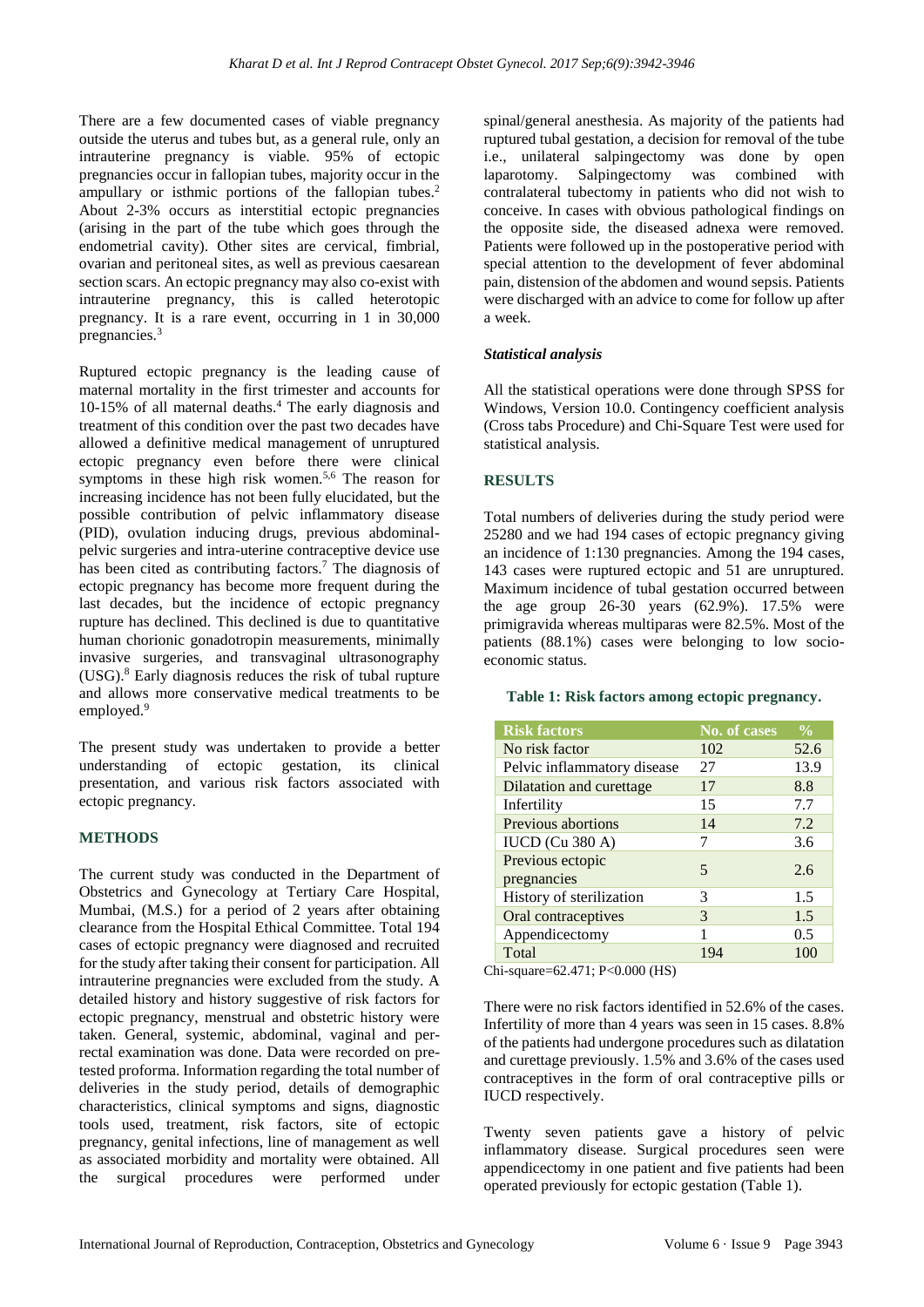**Table 2: Site of ectopic pregnancy.**

| Site of ectopic pregnancy | No. of cases' | $\frac{0}{\alpha}$ |
|---------------------------|---------------|--------------------|
| Interstitial              | 66            | 34.0               |
| <b>Isthmal</b>            | 41            | 21.1               |
| Ampullary                 | 87            | 44.9               |

The general presenting complaints were abdominal pain (92.8%), amenorrhea (80.4%), abnormal vaginal bleeding (61.9%) and 27.8% of the cases had other symptoms. The urinary pregnancy test was positive in 98.5% of the cases and positive predictive value of UPT was 0.93. The commonest site of location of the ectopic pregnancy was in the ampulla of the fallopian tube. Other sites were interstitial followed by isthmal pregnancy as mentioned in (Table 2).

Right sided tubal pregnancy was present in 53.1% cases and left tubal involvement in 46.9% cases. Ruptured ectopic pregnancy was present in 68.5% cases on ultrasonography, 31.4% had unruptured ectopic but on laprotomy 73.7% cases diagnosed with ruptured ectopic pregnancy and 26.3% were unruptured. Approximately 75.8% of the cases had hemoglobin more than equal to 7 gm% where as 24.2% of the cases had less than 7 gm%. 87.6% patient required blood transfusion both intra operatively and post operatively. The most common surgery done was unilateral salpingectomy in 177(91.2%) cases, unilateral salpingo-oophorectomy in 11 (5.7%) and unilateral salpingo-oophectomy ovarian cystectomy done in 8 (4.1%) cases. 6 patients having maximum stay of hospital >8 days. There was no mortality observed in our study.

#### **DISCUSSION**

Incidence of ectopic pregnancy has increased over the last 20 years. This may be due to a number of factors: increased frequency of tubal infections, increase in the number of tubal operations and better facilities for diagnosis and treatment. However, the incidence of ectopic pregnancy in relation to intrauterine pregnancy in the present series was 1 in 130. Maximum number of ectopic pregnancies (i.e. 96.9%) seen in patients between age group of 20 to 30 years and maximum incidence occurred between parity 2 and 4 ranging from parity 0-4. This was consistent with different studies. 10-12

The period of infertility varied from 4 to 6 years giving an incidence of 7.7% for infertility, it is stated that, ectopic pregnancy follows a period of infertility. Significant incidence of prolonged infertility and its causal relationship to ectopic pregnancy has been observed by several authors.<sup>10,13-15</sup> However, the twenty seven patients gave a history of PID which contributes to 13.9%. Literature shows that PID is an important factor predisposing to the development of ectopic pregnancy. According to other studies done by Rose et al, Banks M and Devi S the incidence of PID as a risk factor is 4, 25 and 34.4% respectively.<sup>10,13,14</sup> PID following gonococcal, chlamydial and other bacterial infection cause 3.3-6 fold increased risk of ectopic pregnancy. Many cases of chlamydia salpingitis are indolent cases that may go unrecognized causing tubal damage and subsequent tubal pregnancy.<sup>16</sup>

All these points bring forth the same fact into light that the recent change in sex life can cause pelvic inflammation and tubal damage in younger age groups causing more incidence of ectopic pregnancy in young, nulli or low parity women. There were six previous abdominal operations - appendicectomy and ectopic in the present series, 2.6% had previous tubal surgeries but the type of procedures they had undergone was not clear from their records. IUCD was used by only seven patients (3.6%) and OCP was used by three patients (1.5%). Throughout literature there are reports linking the use of various types of IUDs with the occurrence of ectopic pregnancy. The incidence of ectopic pregnancy was quoted in relation to the use of intrauterine devices by various authors.<sup>13,14</sup>

Manifestations of an unruptured tubal pregnancy are not characteristic. Correct diagnosis is rarely arrived at. Almost all the symptoms and signs produced by tubal pregnancy are caused by ultimate rupture of tubal wall or abortion with resultant hemorrhage into the peritoneal cavity. Hence, symptoms and signs of tubal pregnancy as described are nothing but the clinical description of tubal gestation which has been disturbed. In the present study, it was found that only a certain proportion of cases of tubal pregnancy presented a text book picture of amenorrhoea, bleeding per vaginum, fainting attacks, abdominal pain, tenderness and adnexal mass. No specific sign or symptom can be said to be pathognomonic of ectopic gestation, but combination of various findings may be lightly suggestive.

The clinical picture is dependent on several factors, the most important factor being the extent of time taken for disturbance to occur in ectopic gestation. The more extensive and rapid the disturbance, the clearer is the clinical picture. Hence, undisturbed ectopic gestation is likely to be missed in majority of the cases as the clinical features are vague. In present study classical history of amenorrhoea, pain abdomen and vaginal bleeding was present only in 76.5% cases. Acute pain in the lower abdomen was the most common presenting feature in 88.2% of the cases. It was present in 50% of cases of tubal rupture in the present series. Amenorrhoea was present in 156 cases (80.4%).

The incidence was comparable to Rose et al.<sup>10</sup> Oumachigui et al reported absence of amenorrhoea in 23% cases as against  $24.1\%$  in the present series.<sup>10</sup> Vaginal bleeding of variable pattern was present in 120 cases (62.9%). Amount of bleeding was scanty to moderate in most of the cases. Other symptoms were giddiness in 6 patients (2.9%), retention of urine in 7 patients (3.5%), loose stools in 11 patients (5.6%) and nausea and vomiting in 6 patients (2.9%).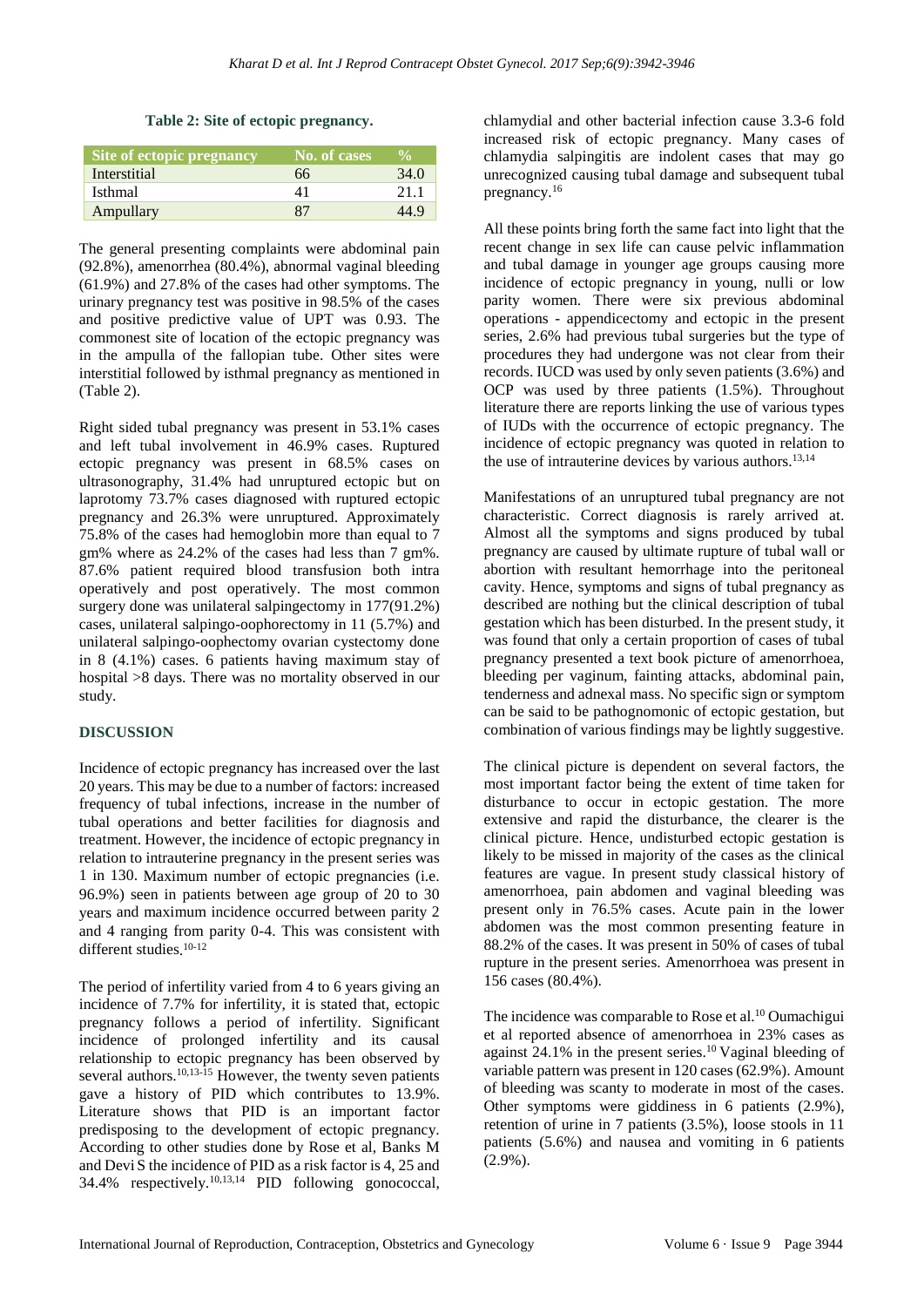Ultrasonography reported 68.6% of them as ruptured, 31.4% of them as unruptured.<sup>10</sup> Most of our patients were referred from outside with diagnosis of ruptured ectopic pregnancy. So, our treatment modality was mainly surgical. UPT test was simple test to see pregnancy there or not which was positive in 191 cases (98.5%).

During the study, long hospital stay had an association with the condition of the patient like level of haemoglobin with need of blood transfusion this is because if the patient came with low haemoglobin level obviously will need blood transfusion of two units and above, in which will need more than three days of hospital stay. Parity had an association with long hospital stay with. Most of patients with abdominal pregnancy in this study stayed in the hospital seven days to three weeks.

Admission in ICU showed an association with long stay although statistically not significant. In this study multipara had relationship with long hospital stay than prime parity. This can be explained that, women who had carried pregnancy before are less worried with symptoms during early pregnancy compared to prime gravida, hence tend to seek medical care late and come with hypotension, shock and massive blood loss which needs transfusion more than two unit, and therefore stay longer in hospital. Other studies also reported sepsis, burst abdomen, haemoglobin level, and cardiac arrest during the laparotomy, as the reasons for patient to stay longer in Hospital.<sup>17,18</sup> But in present study, there was no sepsis, burst abdomen or maternal mortality, all patients survived. This can be explained that patients received appropriate management in time when they reached at tertiary hospital despite of coming late with already ruptured ectopic pregnancies.

## **CONCLUSION**

There is an increase in the incidence of ectopic pregnancy and a decrease in maternal mortality due to ectopic pregnancy, during the past two decades. The treatment modality also has evolved from radical to conservative surgery and even to medical and expectant management. But the paradox noted in this institution, is that even though the early diagnostic tools were available, we had to manage most of our patients as surgical emergencies, as they were brought late in the trial, with established diagnosis of ruptured ectopic pregnancy.

It is therefore important that all the physicians should be sensitive to the fact that in the reproductive age group any women presenting with pain in the lower abdomen, diagnosis of ectopic pregnancy should be entertained irrespective of the presence or absence of amenorrhoea, whether or not she has undergone sterilization.

## **ACKNOWLEDGMENTS**

Authors would like to thank the Department of Obstetrics and Gynecology, Surgery, other staff of operation theatre and administration of Tertiary Care Hospital and Medical College, Mumbai, (M.S.), for permission to study and providing facility to carry out the work.

*Funding: No funding sources Conflict of interest: None declared Ethical approval: The study was approved by the Institutional Ethics Committee*

## **REFERENCES**

- 1. Panti A, Ikechukwu NE, lukman OO, Yakubu A, Egondu SC, Tanko BA. Ectopic pregnancy at Usmanu Danfodiyo University Teaching Hospital Sokoto: a ten year review. Ann Niger Med. 2012;6(2):87-91.
- 2. Howkins and Bourne Shaw's Text book of Gynecology, 12th Ed. Publishers B.I. Churchil Livingstone Pvt Ltd.
- 3. Migda M, Migda M, Maleńczyk M, Wender-Ożegowska E. Heterotopic pregnancy in the absence of risk factors--diagnostics difficulties. Ginekol Pol. 2011;82(11):866-8.
- 4. Tenore J. Ectopic pregnancy. Am Fam Physician 2000;61(4):1080-8.
- 5. Stovall TG, Ling FW, Buster JE. Outpatient chemotherapy of unruptured ectopic pregnancy. Fertil Steril. 1989;51:435-8.
- 6. Stovall TG, Ling FW, Gray LA, Carson SA, Buster JE. Methotrexate treatment of unruptured ectopic pregnancy: A report of 100 cases. Obstet Gynecol 1991;77:749-53.
- 7. Pisarska MD, Carson SA, Buster JE. Ectopic pregnancy. Lancet. 1998;351:1115-20.
- 8. Timmerman D. Predictive models for the early diagnosis of ectopic pregnancy. Verh K Acad Geneeskd Belg. 2004;66:155-171.
- 9. Barnhart KT. Clinical practice. Ectopic pregnancy. N Engl J Med. 2009;361:379-87.
- 10. Jophy R, Thomas A, Mhaskar A. Ectopic pregnancy-5 year experience. J Obstet Gynecol India. 2012;52(2):55-8.
- 11. Eastman NJ, Hellman LM. Williams Obstetrics. 12 ed. Appleton-Century-Crofts, New York, 1961:373- 95,437-50.
- 12. ICMR task free project. Multicentric case control study of ectopic pregnancy in India. J Obstet Gynaecol India. 1990;40:425.
- 13. Marchbanks PA, Annegers JF, Coulam CB, Strathy JH, Kurland LT. Risk factors for ectopic pregnancy: a population-based study. JAMA. 1988;259(12):1823- 7.
- 14. Devi S. J Obstet Gynecol India. 2000;50(2):69-74.
- 15. Arora R, Rathore AM, Habebullah S, Oumachigui A. Ectopic pregnancy--changing trends. J Indian Med Assoc. 1998 Feb;96(2):53-4, 57.
- 16. Brunham RC, Binns B, McDowell J, Paraskevas M. Chlamydia trachomatis infection in women with ectopic pregnancy. Obstet Gynecol. 1986;67(3):722- 6.